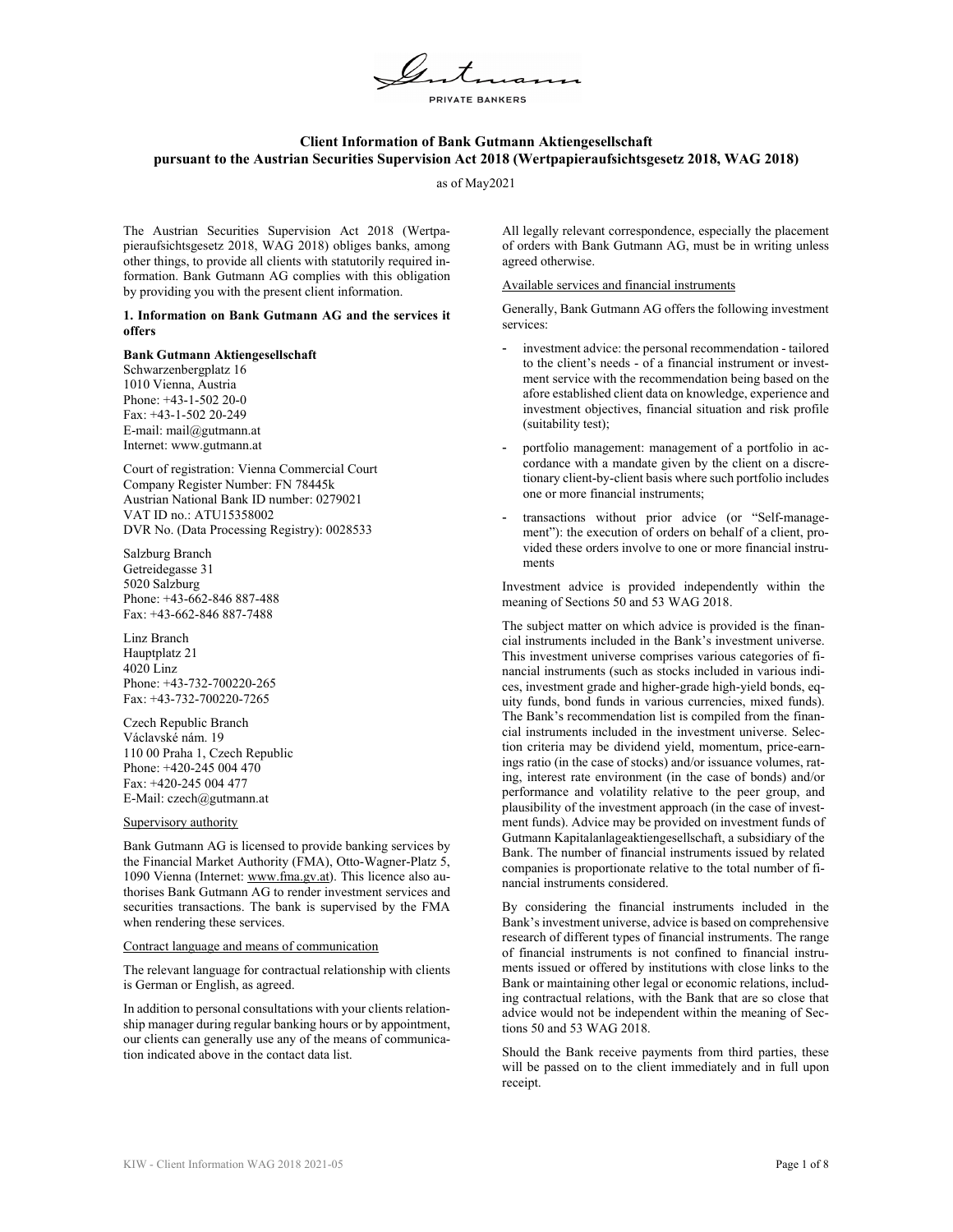

The Bank offers the service of investment advice in the form of active investment advice (with follow-up advice) and passive investment advice (without follow-up advice).

With passive investment advice, there is no limitation to an investment universe.

As a private bank, the core competence of Bank Gutmann AG is to provide clients with investment advice and portfolio management services. In providing these services, Bank Gutmann AG specifically takes into account the actual needs of its clients, especially their knowledge and experience, financial situation and investment goals. The provision of complete and correct information about your knowledge and experience, financial situation and investment objectives is essential to enable Bank Gutmann AG to recommend the service or product suitable for you. As part of its investment services, Bank Gutmann AG offers all kinds of transactions in securities and other financial instruments, particularly in connection with buying and selling securities and holding them in custody.

Manufacturers and suppliers of financial instruments are required to determine a target market that is to be taken in account in distribution. The target market determines a target group of investors on the basis of various criteria for whom the respective product is suitable. When providing self-management service, there is no complete target market review. For general information on the securities and financial instruments included in the services offered by Bank Gutmann AG, please refer to the "Risk Disclosures" brochure that you are given when concluding a contract with us or upon request from your client relationship manager.

Please note that in the case of publicly offered securities, the prospectus is provided by the issuer, generally on the issuer's website. You may also request a hardcopy version from the issuer.

### Involvement of tied agents

Bank Gutmann AG is acting through the following tied agent pursuant to Section 36 WAG 2018:

In Hungary: Gutmann Magyarország Befektetési Tanácsadó Zártkörűen Működő Részvénytársaság (Gutmann Hungary Investment Consulting Company Limited), Bólyai utca 13, H-1023 Budapest, as tied agent registered in the Republic of Hungary.

## Reports on the services provided

Bank Gutmann AG informs its client promptly in accordance with the statutory reporting requirements (particularly sections 60 ff WAG 2018) of the execution of orders, taking into account any arrangements concluded with the client.

A tabulation of financial instruments held by the client will be forwarded to the client at least once per quarter. If the market value of a financial instrument is not available, its value will be estimated. This may be an indication of a lack of liquidity.

### **2. Information related to portfolio management**

The following information constitutes general portfolio management data at Bank Gutmann AG and is respectively specified and modified in the individual portfolio management agreement and individual investor profile.

# Proposed investment strategies and management objectives

The objective of Gutmann discretionary portfolio management is to generate the best possible result while taking into account the client's personal risk tolerance and the strategy agreed with the client.

Our process of "taking measure" ensures that customers' investments match their requirements and their risk tolerance. This information is used to formulate guidelines for the development of the portfolio structure. An understanding of the clients personal situation is critical to recommending the right investment. The most appropriate solution can only be found by drawing up an individual risk-return profile. Individual restrictions to investment activities are taken into account in the portfolio focus.



Tactical limits ("tactical asset allocation") are agreed to control the strategically defined (long-term) asset allocation. The portfolio manager may depart from the long-term average allocation policy within the scope of these tactical limits to react to market developments or take advantage of opportunities.

All decisions regarding the tactical asset allocation are made in the Chief Investment Office.

To ensure optimal returns on the investments of our customers, we work in close cooperation with independent research partners and the world's best securities experts. This approach guarantees best risk adjusted performance.

Our portfolio management decisions are supported by forecasts from various independent research experts, including the US American researcher Horace "Woody" Brock, who also serves as advisor to the White House. Further support is provided by GaveKal Research and an independent research and analysis firm that supplies us with macroeconomic analyses and estimates.

Bond maturities are managed in accordance with our assessment of interest rates. Depending on the outlook, we allocate more weight to the money market, short-term instruments or medium to long-term bonds.

Almost all types of bank bonds are used to control risk and return. Bonds that are at a higher risk of default because of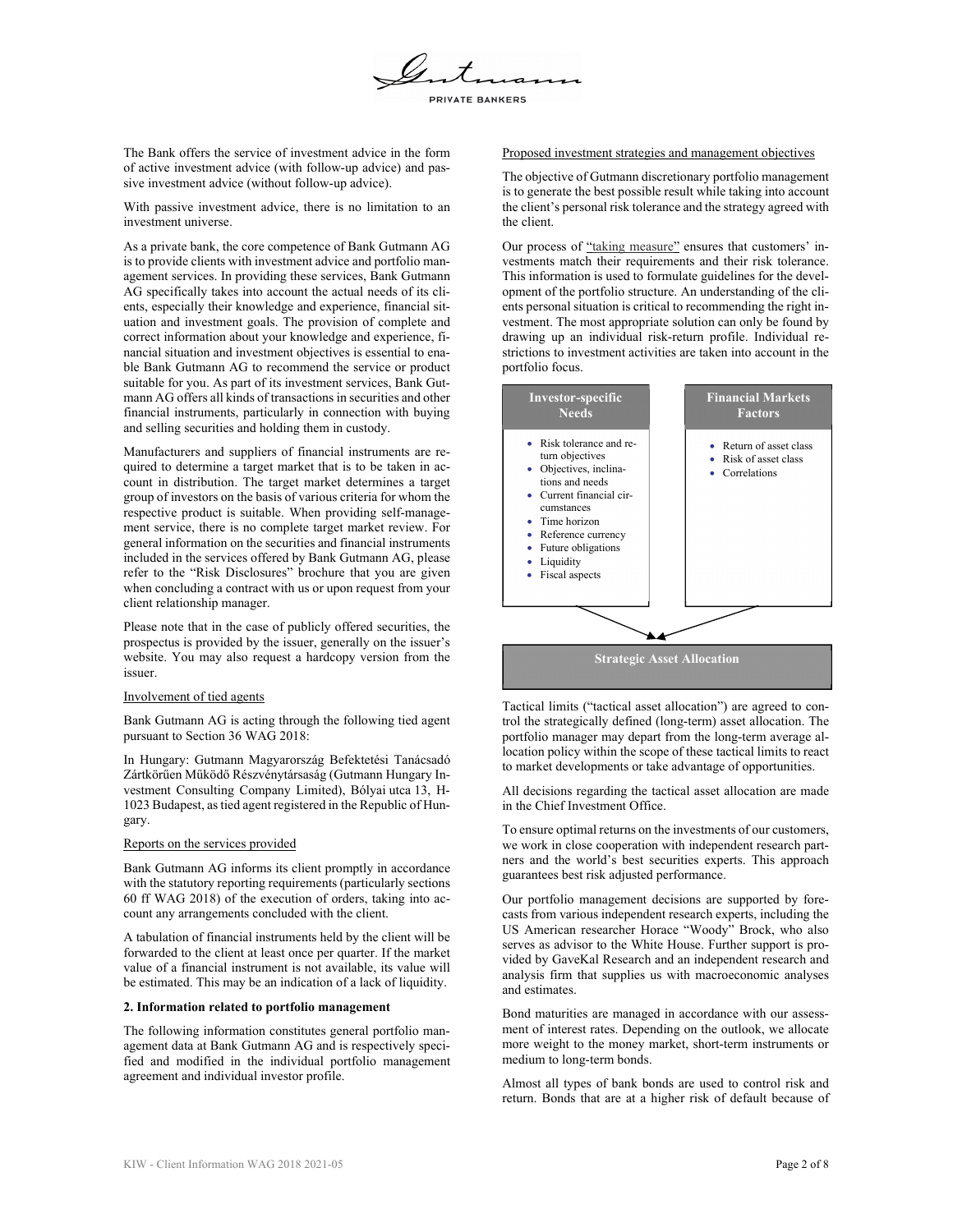

their sub-ordinated nature have to offer a higher yield as compensation for this risk to make them eligible for the portfolios. At the time the investment decision is made, the portfolio management determines whether the premium is sufficient to justify an investment in the position. Special attention is devoted to different legal provisions governing banking resolution in individual countries, as they offer options for differentiating by risk and yield.

In the equity sector, the selection is made in a fundamental bottom-up analysis process. A diversified share portfolio is intended to enable participation in the success of the selected companies in the long term. In addition, regional accents are made through active management between the investment regions. Based on the macro-micro-economic evaluations, additional positions can be weighted in the USA, Europe, Japan, Asia and emerging markets.

Bank Gutmann AG offers asset management that takes environmental and social characteristics into account. For this investment, sustainable characteristics are taken into account in the investment strategy when selecting the investment instruments, thereby taking into account the most important adverse effects of investment decisions on sustainability factors. The ecological and social characteristics of the investment as well as the application of good corporate governance practices in the invested companies are fulfilled in particular through the identification of corresponding issuers with the help of an established data provider in this area.

Method and frequency of valuation of the financial instruments in the client portfolio

The valuation of assets is based on the last known stock exchange quotations and price determinations.

The internationally used data platform "Bloomberg" is used as a key source for the prices of all securities. The prices of foreign investment funds are provided by Oesterreichische Kontrollbank AG and automatically fed to the internal processing system.

In exceptional cases, prices of special products are entered into the system manually. In this case, some of the valuation prices are entered daily, some at larger, regular intervals.

Benchmark against which the performance of the client portfolio will be compared

Standard security indices are used as benchmarks against which the performance of the client portfolio will be compared.

For example for stock investments, the Solactive GBS Developed Markets Large & Mid Cap Index is used, among others, while the BB Barclays Euro Aggregate 1-5 Years Euro is one of the benchmarks used for investments in bonds.

The total portfolio benchmark consists of a combination of the individual indices, reflecting the strategy agreed with the client and the asset classes employed.

#### **3. General information on the execution of client orders**

Bank Gutmann AG has established principles governing the execution of client orders in order to obtain the best results for its clients. These principles are referred to as the execution policy. Client orders (professional and private clients) are executed by Bank Gutmann AG in accordance with this execution policy

The execution policy defines for certain categories of client orders, and for each type of financial instrument, specific channels of execution, execution venues and trading partners as well as the criteria determining the execution venue. When the order is placed by the client, Bank Gutmann AG determines how the order will be processed in this specific case in compliance with the guidelines of the execution policy.

### Scope of application

Execution for above purposes means that Bank Gutmann AG itself will execute the client order on the client's behalf as a commission agent (possibly by entering into the contract) or will, in compliance with the order execution policy of Bank Gutmann AG, forward the order for execution to a trading partner.

The agreement between Bank Gutmann AG and the client on a fixed price constitutes a purchase agreement (see below Fixed-price transactions).

These principles are also applicable when Bank Gutmann AG, in the performance of its duties under a portfolio management contract, buys or sells financial instruments on the client's behalf.

In the following cases, the execution policy will not be applied or only in part:

- 1) Fixed-price transactions: If Bank Gutmann AG and the client directly conclude an agreement to buy financial instruments, they enter into a fixed-price transaction (see below).
- 2) Issuance and redemption of domestic investment funds and real estate investment funds through a custodian bank (see below).
- 3) Client instruction: Please note: an explicit instruction issued by the client may prevent Bank Gutmann AG entirely or in part from taking the measures described in the execution policy defined by Bank Gutmann AG to achieve the best possible result.

#### Order execution criteria

Client orders may be regularly executed through various execution channels and on various execution venues, e.g. on stock exchanges, other trading venues, or through the intermediary of trading partners.

The following sections will describe the execution channels and possible execution venues for the relevant types of financial instruments discussed which generally enable Bank Gutmann AG to consistently obtain the best possible result for the execution of client orders.

In order to consistently obtain the best possible result for clients, Bank Gutmann applies the following criteria:

- quotation/price
- costs
- speed of execution
- likelihood of execution and handling
- type and scope of order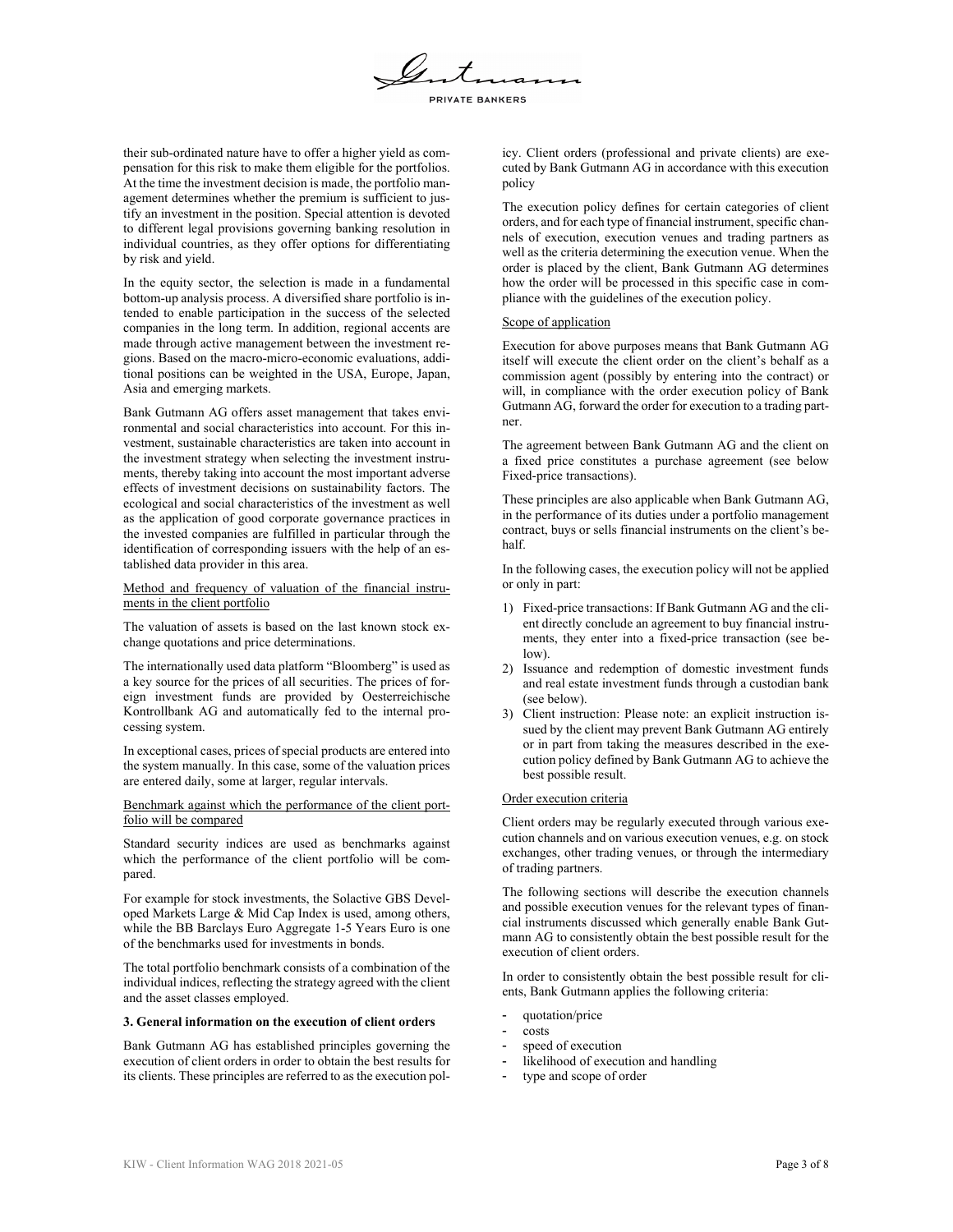

When choosing the method of execution and trading partners, Bank Gutmann AG primarily takes into account the aggregate amount the client will achieve by selling or will need to pay when buying. In the event of a buy order, the overall amount consists of the costs associated with the execution of the order and borne by the client plus the price of the financial instrument. In the event of a sell order, the costs associated with the execution of the order and borne by the client are subtracted from the price of the financial instrument. Fees to be borne by the clients include own fees, execution venue fees, clearing and settlement fees, taxes and other fees for third parties involved in the execution of orders.

As financial instruments are generally subject to price volatility and prices may change to the disadvantage of clients over time once the order has been given, Bank Gutmann AG places particular importance on high speed and high probability of execution, while allowing for legitimate delays.

## Execution by trading partners

As a rule, Bank Gutmann AG itself does not execute the client's order but rather forwards the order to a trading partner in keeping with these principles.

Bank Gutmann AG collaborates with a number of trading partners who have proven to be quick and reliable in the execution of orders while ensuring consistent quality throughout. In selecting the trading partners, the depository of the securities is also a determining factor.

In order to ensure the best possible conditions for the execution of client orders, Bank Gutmann AG regularly reviews its selection of trading partners.

If a client order is passed on to a trading partner, Bank Gutmann AG is subject to the execution policy of this trading partner. Bank Gutmann AG can therefore not guarantee that orders involving listed financial instruments are executed directly on the stock exchange.

Securities subject to the trading obligation (stocks, derivatives) are traded on the appropriate execution and trading venues.

# Execution deviating from the execution policy in individual cases

If a different form of execution is required due to exceptional circumstances or disruptions on the market, Bank Gutmann AG will execute the order in the client's best interests.

### Fixed-price transactions

The principles of execution do not apply or are applicable only to a limited degree if Bank Gutmann AG and the client conclude an agreement to buy a financial instrument at a fixed or determinable price (fixed-price transaction). In this case, the form of execution described above is no longer applicable. Rather, Bank Gutmann AG and the client are directly bound by the contractual agreement to deliver the financial instruments owed and to pay the purchase price, respectively.

In the case of fixed-price transactions, the transaction costs are contained in the purchase price of the financial instrument.

The principles of execution set forth below state when Bank Gutmann AG normally offers the possibility of entering into such fixed-price transactions.

## **4. Principles of execution for various types of financial instruments**

### Interest-bearing securities

For short-term investments (up to one year) in EUR or USD, Bank Gutmann AG offers the option of purchasing directly from or re-selling to Bank Gutmann AG treasury bills and/or commercial papers from banks whose rating - or whose guarantor's rating - is not worse than AA from Standard & Poor's or Fitch or Aa2 from Moody's, with one such rating from at least one agency being deemed sufficient.

You may request information about the current offers at any given time, particularly the price, from Bank Gutmann AG. The purchase and sale are based on a fixed price agreed with Bank Gutmann AG (fixed-price transaction), with the price depending on the current market situation.

If a fixed-price transaction between Bank Gutmann AG and the client does not take place, Bank Gutmann AG shall execute client orders on a commission basis as follows:

| Type of securities                | Execution venue        |
|-----------------------------------|------------------------|
| Government bonds                  | <b>Bloomberg MTF</b>   |
|                                   | (multilateral trading) |
|                                   | facility)              |
| Jumbo mortgage bonds              | <b>Bloomberg MTF</b>   |
| Other interest-bearing securities | <b>Bloomberg MTF</b>   |

If an order cannot be executed through Bloomberg MTF, the order will be executed with selected trading partners or forwarded to selected trading partners for execution on a regulated market, MTF, OTF (organised trading facility) or equivalent third trading venue.

#### Shares, exchange traded funds (ETFs)

Bank Gutmann AG has no direct access to a stock exchange. Orders for stocks or orders relating to ETFs are executed with selected systematic internalisers or forwarded to selected trading partners for execution on a regulated market, MTF or equivalent third trading venue.

# Investment funds and open-ended real estate investment funds

Orders to subscribe for or redeem Austrian investment fund unit certificates and open-ended real estate investment funds are executed by forwarding the orders to the relevant custodian bank or managing fund company.

Orders to subscribe for or redeem non-Austrian investment fund unit certificates and open-ended real estate investment funds are forwarded to selected trading partners for execution. If our trading partners cannot execute such orders, the orders are forwarded to the relevant custodian bank or directly to the fund company for execution.

#### Alternative investment funds (AIFs)

Orders relating to shares/units of alternative investment funds (AIFs) are generally executed through transactions with the relevant issuer or a selected trading partner.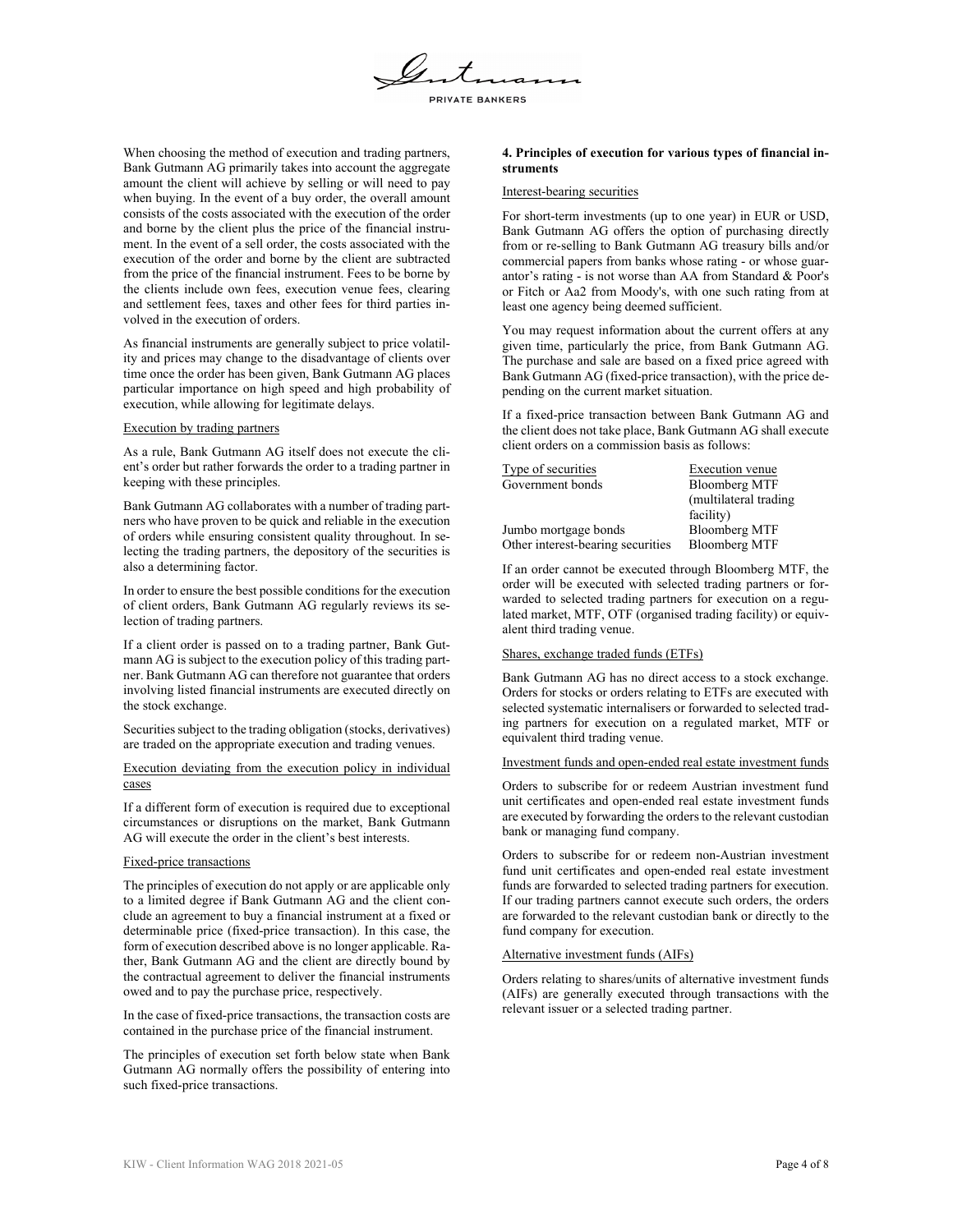# Certificates – Warrants

Orders relating to certificates, warrants and similar securities are executed with selected trading partners or forwarded to selected trading partners for execution on a regulated market, MTF or OTF.

## Financial derivatives

These include financial futures that are traded on a stock exchange on standard terms and conditions.

Orders relating to financial derivates are executed through Thomson Reuters MTF or forwarded to selected trading partners for execution on a regulated market, MTF or OTF.

The preferred trading partners and execution venues of Bank Gutmann AG are shown in the Annex to this client information.

Eligible execution venues are assessed and selected by applying the criteria named in the tabulation below.

| <b>Assessment criteria</b>                                | Weighting      |
|-----------------------------------------------------------|----------------|
| Pricing                                                   | Very important |
| Number of trading participants                            | Very important |
| Execution quality                                         | Very important |
| Trading hours and trading venues                          | Important      |
| Stability of business relationship and<br>past experience | Important      |
| Circuit breaker                                           | Important      |
| Reporting and settlement                                  | Important      |
| Rating                                                    | Important      |
| Service                                                   | Important      |

Review of principles

Bank Gutmann AG regularly monitors the quality of execution and checks whether the execution principles of the trading partners involved are consistent with its own principles. The precautions taken by Bank Gutmann AG to ensure the best possible execution of orders include the regular evaluation of execution venues and trading partners based on a defined procedure, taking into account the relevant factors and their weighting.

The regular assessment of execution venues shall take into account information on the quality of order execution to be published by trading venues, systematic internalisers and other execution venues. Links to this information are available on Bank Gutmann AG's website at https://www.gutmann.at/en/legal.

Once a year Bank Gutmann AG publishes the five most important exution venues and trading partners in terms of trading volume and a summary of the execution quality achieved for each class of financial instrument. This information is available at https://www.gutmann.at/en/legal.

Customers are informed in an appropriate manner of any significant changes to the execution policy.

The latest version of this client information is made available on Bank Gutmann's website at https://www.gutmann.at/legal.

### **5. Measures to protect the client's assets**

### Deposit Guarantee and Investor Compensation

Bank Gutmann AG is member of Einlagensicherung AUS-TRIA GmbH, Wipplingerstraße 34/4/DG 4, 1010 Vienna.

## Protection of deposits

Deposits of natural and legal persons are guaranteed up to a maximum amount of EUR 100,000 per depositor. In some cases ("deposits guaranteed for a limited period of time", "zeitlich begrenzt gedeckte Einlagen") the maximum amount is EUR 500,000.

Investor compensation

Austrian law requires custodian banks to return securities to investors.

Any monetary claims arising under the investor compensation scheme are guaranteed up to maximum amount of EUR 20,000 per investor both for natural persons and non-natural persons. However, the protection scheme's cover obligation for claims of creditors which are not natural persons is limited to 90% of the claim from securities per investor.

Deposit guarantee versus investor compensation

All kinds of deposits pursuant to the "Einlagensicherungs- und Anlegerentschädigungsgesetz (ESAEG)" credited to accounts with credit institutions (such as balances held in salary accounts, savings accounts, fixed-term deposits, etc.), both interest-bearing or non-interest-bearing, are subject to the deposit guarantee scheme.

# Custody of securities

Custody of securities is governed by the General Terms and Conditions of Bank Gutmann Aktiengesellschaft (GTCs, sections 65 and 67 ff.). It is generally performed by Austrian and foreign third-party custodian banks, i.e. institutions specialising in the custody of securities. Bank Gutmann AG uses only banks that have a first-rate reputation and market position in the relevant market and can offer high-quality services.

Austrian securities are generally held in custody at OekB CSD GmbH (Central Securities Depository, a subsidiary of Oesterreichische Kontrollbank Aktiengesellschaft) in its capacity as a securities clearing and deposit bank within the meaning of the Austrian Depository Act. Foreign securities are held in custody in the home market of the relevant security or in the country in which the security was purchased. Under certain circumstances, however, securities issued in Austria may also be held in custody abroad and securities issued abroad may be held in custody in Austria (see Section 67 (2) of the GTCs). We inform you of the country in which your securities are held in custody on your securities account statement.

Your rights to the securities that we hold in custody on your behalf exist independently from the deposited securities themselves, the selected manner of custody, the place of purchase and custody of the securities, and, in particular, the law that is applicable under these perspectives. You acquire a legal standing of (co-)ownership or - generally in the case of foreign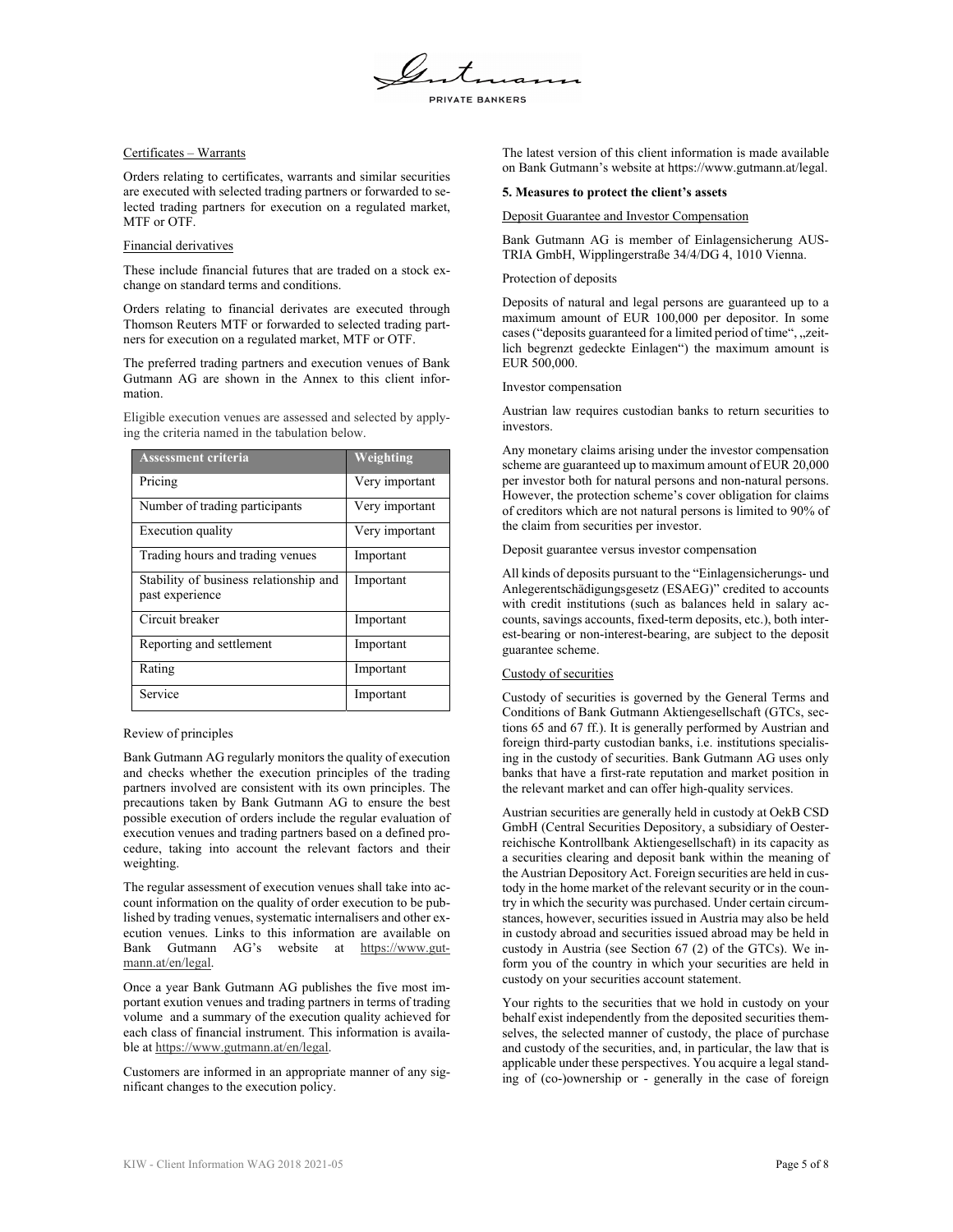

transactions - rights akin to ownership in the form of a contractual right to delivery of the securities known as "*Wertpapierrechnung*" (see Section 65 of the GTCs).

Securities held in custody by foreign third-party custodian banks, including in particular outside the European Economic Area, are subject to the laws of the state in which they are held. Such laws may differ substantially from regulations applicable in Austria and do not necessary provide the same level of protection.

You are therefore protected against third-party access to your securities subject to the applicable legal system. For the regulations governing the custody of securities on pool accounts and the related risks of reduction of the asset pool serving as collateral, see Sections 4 ff. of the Austrian Depository Act.

The securities held in custody by us may be subject to security interests (especially banker's liens), rights of retention and rights of offsetting or crediting on our part or on the part of a third party. Such rights are governed by Sections 47 ff of the GTCs or determined by the legal system applicable to the third-party custody.

For the custody of your securities, we are liable in accordance with the statutory regulations (especially the Austrian Depository Act and Austrian Civil Code) and Section 67 (3) of the GTCs.

We do business with foreign depositories in the following countries, among others:

- **Germany**
- England
- Japan
- Belgium
- Switzerland

## **6. Conflicts of interest**

## Basic information on the guidelines for dealing with conflicts of interest

Bank Gutmann AG has established guidelines for dealing with conflicts of interest. These guidelines are intended to prevent the client's interests from being harmed by a conflict of interest between a client, on the one hand, and Bank Gutmann AG or one of its employees or a company controlled by Bank Gutmann AG, on the other, or between clients of Bank Gutmann AG. These guidelines are outlined below:

- The governing principle is to avoid conflicts of interest. To this purpose, Bank Gutmann AG has deployed a Compliance Officer who, in cases of unavoidable conflicts of interest, ensures that the investment transaction is handled in accordance with the statutory regulations and regularly reports to the Executive Board.
- Only the client's interests are taken into consideration when we advise the client and manage his assets.
- In the event of conflicts of interest due to bottlenecks (i.e. there are more client orders than can actually be fulfilled), we apply clearly formulated principles that are established prior to allocation (e.g. principles of priority or pro-rated distribution) and prevent undue preference in favour of certain clients. Other conflicts of interest are made known

to the client in individual cases, depending on the specific role of Bank Gutmann AG.

- The prices of our own products are always determined on the basis of the current market situation.
- Bank Gutmann AG has defined areas of confidentiality in order to prevent the exchange of information between persons whose activities might result in a conflict of interest. If in certain specific cases it is impossible to avoid an exchange of information between the specified areas which might result in a conflict of interest; this fact is reported to the Compliance Officer, who then takes the appropriate measures.
- Bank Gutmann AG has taken organisational measures to avoid any undue influence on the manner in which securities services are provided.
- Bank Gutmann AG employees undergo training on an ongoing basis.
- If a conflict of interest is unavoidable despite the abovementioned precautionary measures, Bank Gutmann AG will inform the client of any conflict of interest, either in a general manner or immediately before placing his order, so that the client will be able to make his decisions in full awareness of the conflict of interest.

## Information on details

Upon request, we would be happy to explain the details of conflict-of-interest guidelines with your personally.

## **7. Acceptance and provision of inducements**

When providing investment services, including in particular in connection with the purchase of securities by the client, the Bank may, on the one hand, pay third parties for initiating business relations and, on the other hand, may receive remuneration from third parties as consideration for the provision of services.

## Payments from third parties to Bank Gutmann AG and other inducements

Remuneration received by the Bank when providing independent investment advice and asset management services will be passed on by the Bank to the client immediately and in full upon receipt, in accordance with statutory provisions. The Bank informs the client about the benefits passed on to him in its periodic reports to the client.

Minor non-monetary benefits may be accepted:

Bank Gutmann AG and/or staff of Bank Gutmann AG receive invitations to attend training and informational events from various issuers, fund companies and other providers of information services. The primary purpose of such events is the dissemination of expert knowledge. On the other hand, such meetings are also a platform for an exchange of information and experiences with the managers of issuers, fund companies, and other securities specialists. Participation in said training and informational events and hospitality of a reasonable de minimis value during such events is permitted. Information pamphlets, free-of-charge newsletter of issuers and fund companies are accepted only if such information is available to the general public.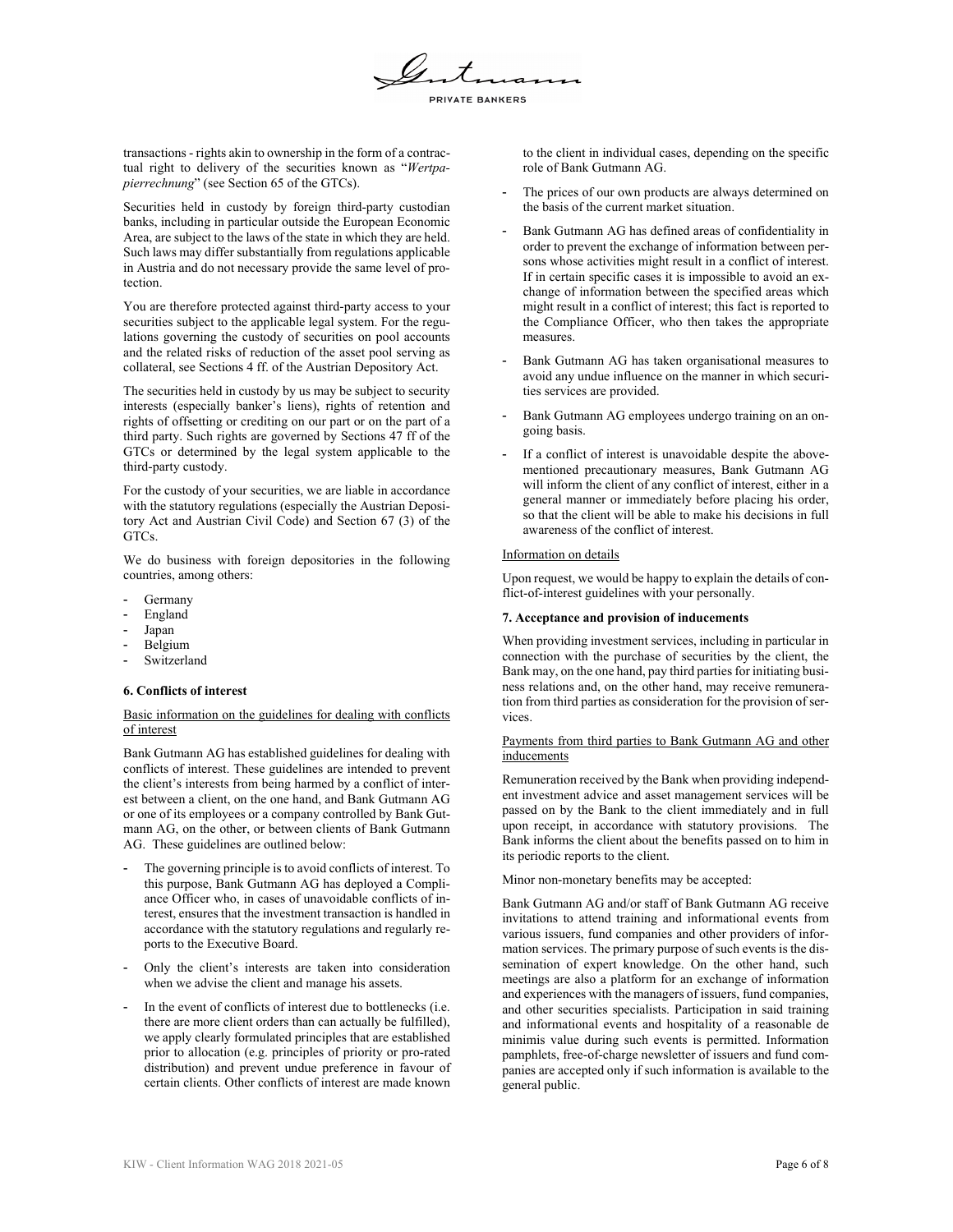

## Payments from Bank Gutmann AG to third parties

For the building of business contacts through third parties, Bank Gutmann AG in some cases pays these third parties compensation for the services provided to initiate these contacts. This compensation may be one off or recurring and as a rule the amount depends on the corresponding business volume or income Bank Gutmann AG obtains from the initiated business relationship.

### Information on details

Upon request, we would be happy to discuss the details on such commission agreements in person.

#### **8. Information on costs and expenses**

#### Prices and costs

In the absence of special agreements, the client will be charged the securities service fees in the Price Display. In addition, securities transactions often require Bank Gutmann AG to make additional cash outlays to fill the client's orders (especially third-party fees, purchase price or share price of purchased securities and compensation for intermediaries). The client is also charged for those cash outlays.

#### Foreign currency transactions

If a client order requires Bank Gutmann AG to make payments in foreign currency or convert incoming foreign-currency payments into euros, Bank Gutmann AG will base the conversion on the exchange rate typical of the market that Bank Gutmann AG usually charges its clients at the time of settlement.

For the other fees charged by Bank Gutmann AG for currency conversion, please see the Price Display.

### Tabulation of costs

Before buying or selling a financial instrument, the client will receive a tabulation of all costs and associated charges that may be expected to be incurred in providing the investment or ancillary services and all costs and associated charges relating to the manufacture and administration of financial instruments. Once a year, the client will receive a tabulation of all costs and associated charges incurred in providing the investment and/or ancillary services and in relation to financial instruments.

Total costs are shown as a nominal amount and as a percentage. Should payments be made to third parties in connection with the provision of investment services, these will be shown separately. The impact of total costs on the (expected) return is illustrated.

## Additional tax and expenses

Please bear in mind that in addition to the above-mentioned fees and cash outlays the client may be liable for other costs and taxes (e.g. foreign and domestic capital gain tax) that are not necessarily paid through Bank Gutmann AG or billed by it. The client is personally responsible for meeting his tax liabilities, especially in his native country.

## **9. Information on client categories**

According to the statutory regulations, every client must be classified in one of the following categories: "retail client", "professional client" or "eligible counterparties".

Depending on the client category, WAG 2018 requires the Bank to meet different standards regarding its obligations to provide clients with information and protect them. Retail clients are entitled to the highest degree of protection, whereas eligible counterparties are entitled to the lowest.

## Retail client

Any client other than a professional client or eligible counterparty

# Professional client

- 1. a) credit institutions
	- b) investment companies
	- c) other authorised or regulated financial institutions
	- d) insurance companies
	- e) collective investment schemes as defined by the Austrian Capital Market Act (KMG), mutual funds and management of such schemes
	- f) pension funds and their management companies
	- g) traders in commodities or commodity derivatives
	- h) local companies within the meaning of Art. 4 para 1 No 4 of the Regulation (EU) No. 575/2013 i) other institutional investors
- 2. Large undertakings other than those mentioned in section 1 above meeting 2 out of 3 of the following size requirements
	- on a company basis: a) balance sheet total of at least  $\epsilon$  20 million
	- b) net turnover of at least  $\epsilon$  40 million
	-
	- c) own funds of at least  $\epsilon$  2 million
- 3. National and regional governments, public bodies that manage public debt
- 4. Central banks
- 5. Other institutional investors whose main activity is to invest in financial instruments

### Eligible counterparty

Typical participants on capital markets and certain other companies are generally assumed to already have knowledge and experience in the capital market.

## Reclassification in client categories

Under WAG 2018, it is possible to change the client category from "retail client" to "professional client" and from "professional client" to "eligible counterparty". This requires the Bank to inquire whether the client has the degree of knowledge and experience in capital markets that can generally be expected of professional capital market participants.

As the result of such changes of client categories, the high degree of protection granted to "retail clients" may be lowered, since many provisions of WAG 2018 will no longer be applicable and only a few provisions apply to "eligible counterparties".

Conversely, "eligible counterparties" and "professional clients" may generally apply for classification as "professional clients" or "retail clients", respectively.

We would be happy to answer any more detailed questions you may have.